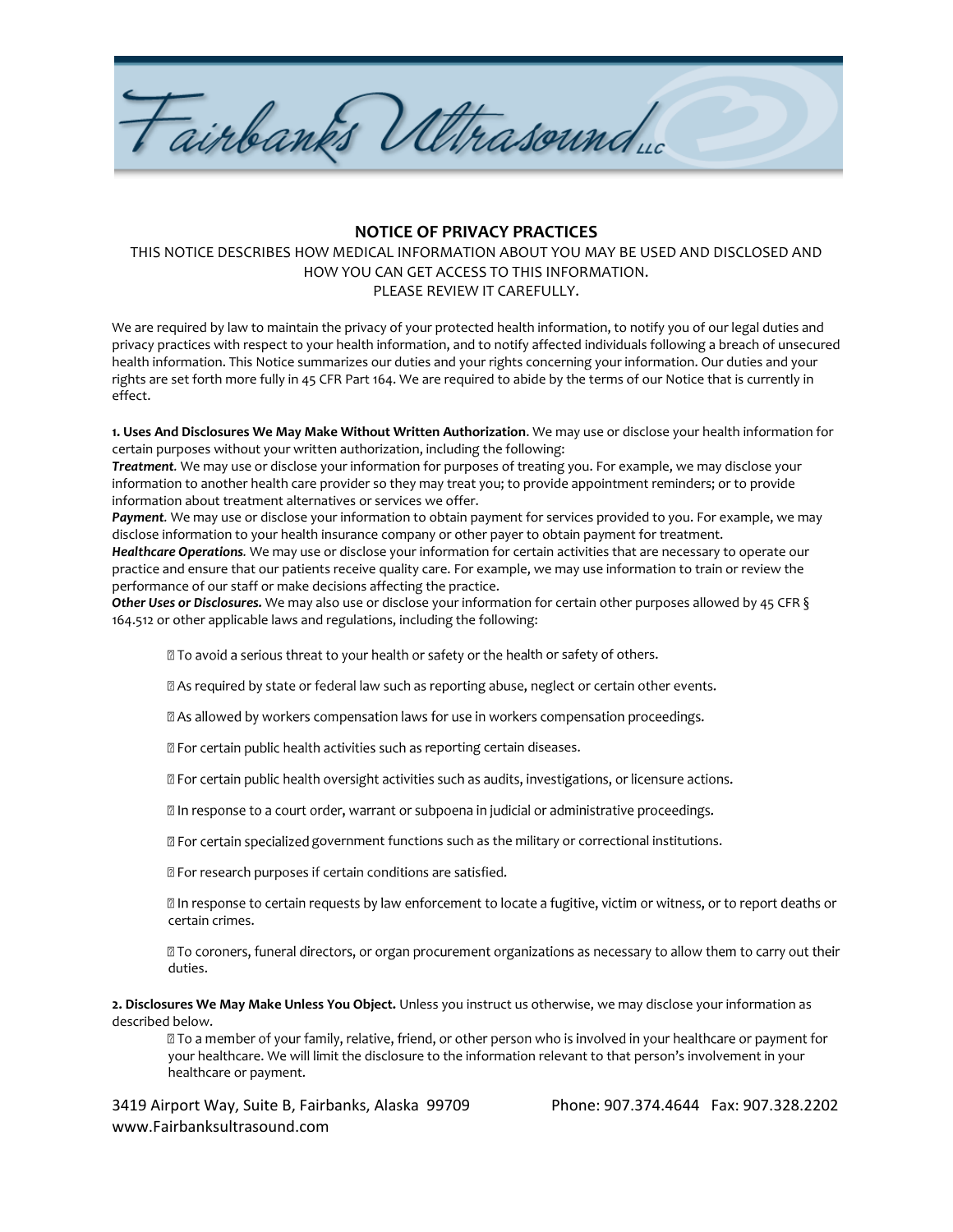Fairbanks Ultrasounduc

**3. Uses and Disclosures with Your Written Authorization**. Other uses and disclosures not described in this Notice will be made only with your written authorization, including most uses or disclosures of psychotherapy notes; for most marketing purposes. You may revoke your authorization by submitting a written notice to the Privacy Contact identified below. The revocation will not be effective to the extent we have already taken action in reliance on the authorization.

**4. Your Rights Concerning Your Protected Health Information.** You have the following rights concerning your health information. To exercise any of these rights, you must submit a written request to the Privacy Officer identified below**.** 

**Nou may request additional restrictions on the use or disclosure of information for treatment,** payment or healthcare operations. We are *not* required to agree to the requested restriction except in the limited situation in which you or someone on your behalf pays for an item or service, and you request that information concerning such item or service not be disclosed to a health insurer.  $\mathbb B$  We normally contact you by telephone, mail at your home address and possibly by e-mail if you have given your e-mail address. You may request that we contact you by alternative means or at alternative locations. We will accommodate reasonable requests.

 $\mathbb D$  You may inspect and obtain a copy of records that are used to make decisions about your care or payment for your care, including an electronic copy. We may charge you a reasonable cost-based fee for providing the records. We may deny your request under limited circumstances, e.g., if we

determine that disclosure may result in harm to you or others.<br>2 You may request that your protected health information be amended. We may deny your request for certain reasons, e.g., if we did not create the record of if we determine that the record is accurate and complete.

X You may receive an accounting of certain disclosures we have made of your protected health information. You may receive the first accounting within a 12-month period free of charge. We may charge a reasonable cost-based fee for all subsequent requests during that 12-month period. ⊠ You may obtain a paper copy of this Notice upon request. You have this right even if you have agreed to receive the Notice electronically.

**5. Changes to This Notice.** We reserve the right to change the terms of this Notice at anytime, and to make the new Notice effective for all protected health information that we maintain. If we materially change our privacy practices, we will post a copy of the current Notice in our reception area and on our website. You may obtain a copy of the operative Notice from our receptionist or Privacy Officer.

**6. Complaints.** You may complain to us or to the Secretary of Health and Human Services if you believe your privacy rights have been violated. You may file a complaint with us by notifying our Privacy Officer. All complaints must be in writing. We will not retaliate against you for filing a complaint.

**7. Contact Information.** If you have any questions about this Notice, or if you want to object to or complain about any use or disclosure or exercise any right as explained above, please contact:

Office Manager: Erica Allen Phone: 907-374-4644 Address: 3419 Airport Way, Ste. B Fairbanks, AK 99709 E-mail: eallenfbxus@gmail.com

3419 Airport Way, Suite B, Fairbanks, Alaska 99709 Phone: 907.374.4644 Fax: 907.328.2202 www.Fairbanksultrasound.com